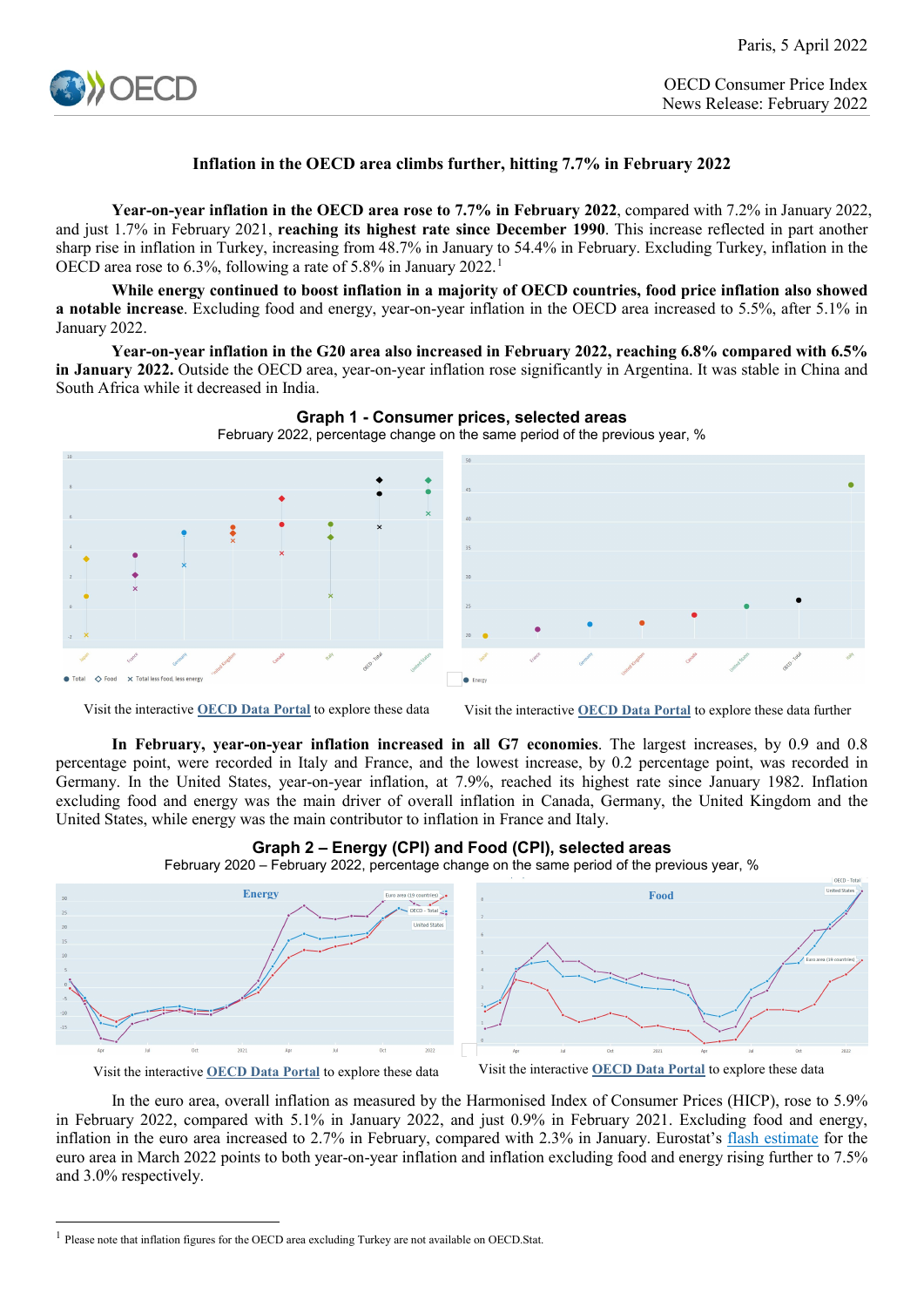

OECD Consumer Price Index News Release: February 2022

# **Graph 3 – Inflation since 1990's: All items and All items excluding food and energy**



CPI and HICP, OECD and United States (February 1990) and euro area (February 1997)

Visit the interactive **OECD Data Portal** to explore these data: **[OECD-Total](https://data.oecd.org/chart/6FfC)**, **[United States](https://data.oecd.org/chart/6Fpp)** and the **[Euro area](https://data.oecd.org/chart/6Fpm)** Please note that length of the series is different in the three graphs presented: Series start in January 1990 for the OECD and the US while they start in January 1997 for the Euro area due to data availability.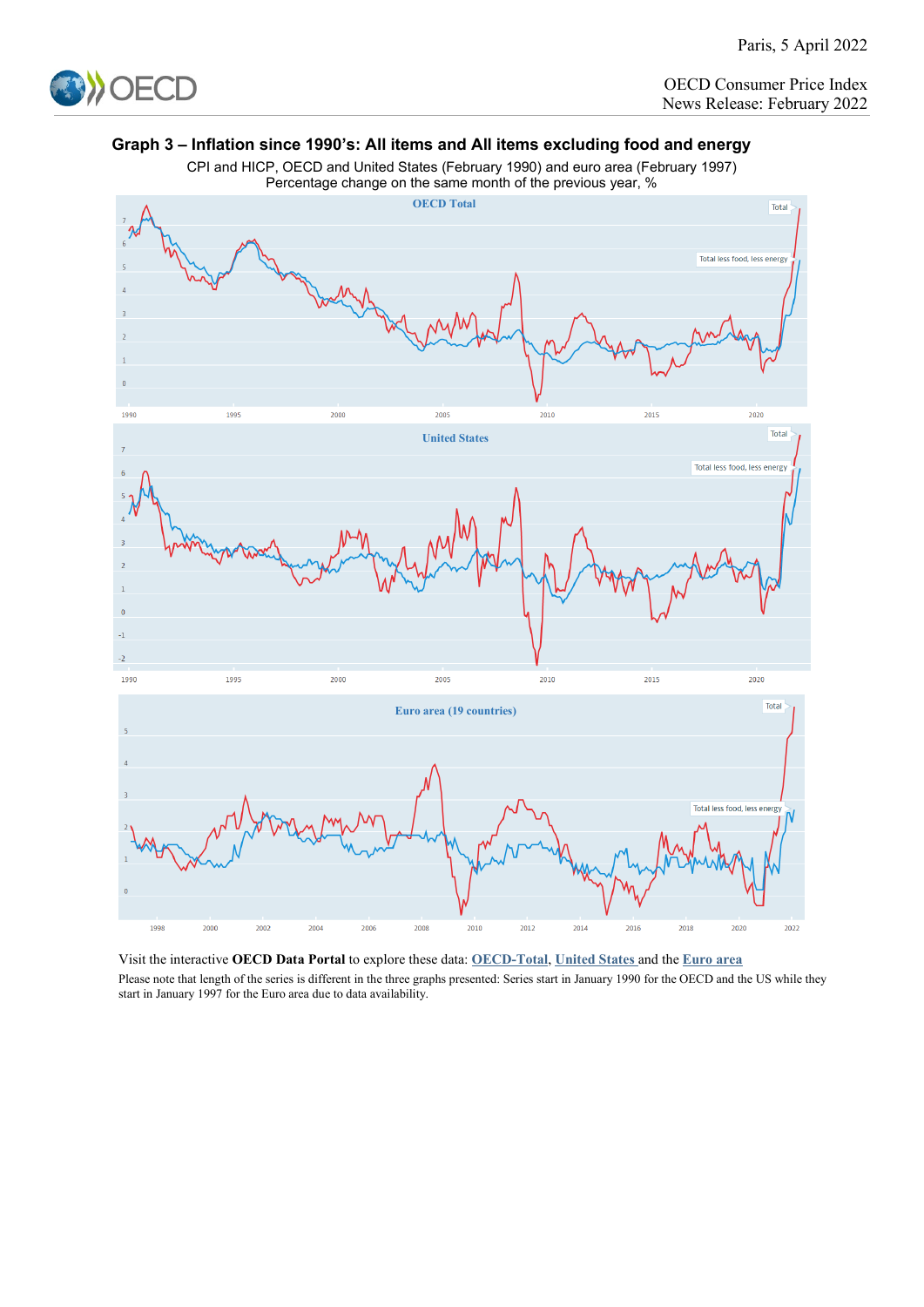

## OECD Consumer Price Index News Release: February 2022

#### **Table 1 - CPI and HICP, OECD countries and zone aggregates, selected items** *February 2022*

**CPI HICP All items All items Feb-21 Jan-22 Feb-22 Feb-21 Jan-22 Feb-22 Jan-22 Feb-22 Jan-22 Feb-22 Jan-22 Feb-22 OECD-Total** 1.7 7.2 7.7 … … … 7.5 8.6 26.2 26.6 5.1 5.5 … … … **G7** 1.2 5.8 6.3 … … … 5.8 6.9 25.3 25.4 4.1 4.4 … … … … **European Union (HICP)\*** | … … … | 1.3 5.6 6.2 | 4.8 5.5 | 27.0 28.7 | 2.8 3.3 | … … … …<br>**Euro area (HICP)** … … … | 0.9 5.1 | 5.9 | 3.9 | 4.7 | 28.8 | 32.0 | 2.3 | 2.7 | … | … | … **Euro area (HICP)** … … … 0.9 5.1 5.9 3.9 4.7 28.8 32.0 2.3 2.7 … … … **Australia 1** 0.9 3.0 3.5 … … 10.6 1.0 9.4 16.8 1.6 2.9 … … … **Austria** 1.2 5.0 5.9 1.4 4.5 5.5 4.9 4.3 22.8 27.6 3.4 4.1 *0.5 2.0 3.3* **Belgium** 0.5 7.6 8.0 0.3 8.5 9.5 2.4 4.0 60.9 61.0 3.0 3.1 *0.7 5.0 2.3* **Canada** 1.1 5.1 5.7 … … … 6.5 7.4 23.1 24.1 3.4 3.8 *0.9 1.7 3.1* **Chile** 2.8 7.7 7.8 … … … 6.0 8.4 18.4 17.8 7.1 6.6 *.. .. ..* **Colombia** 1.6 6.9 8.0 … … … 19.9 23.3 11.7 13.0 3.8 4.4 *5.0 0.8 3.2* **Costa Rica** 0.4 3.5 4.9 … … … 3.2 7.3 18.8 19.3 1.9 2.4 *1.7 1.5 1.6* **Czech Republic** 2.1 9.9 11.1 2.1 8.8 10.0 5.4 6.9 21.3 25.0 9.1 9.8 *1.3 3.1 6.8* **Denmark** 0.6 4.3 4.8 0.5 4.9 5.3 4.0 5.5 36.5 30.6 1.6 2.4 *0.7 2.1 1.9* **Estonia** 0.6 11.3 12.0 0.5 11.0 11.6 9.3 12.4 39.9 36.1 5.5 6.1 *2.9 5.2 3.8* **Finland** 0.9 4.4 4.5 0.9 4.1 4.4 3.2 4.5 23.9 23.8 2.7 2.6 *0.6 1.9 2.1* **France** 0.6 2.9 3.6 0.8 3.3 4.2 1.7 2.3 20.2 21.6 0.8 1.4 *0.4 1.8 1.1* **Germany** 1.3 4.9 5.1 1.6 5.1 5.5 4.9 5.1 20.5 22.5 3.0 3.0 *0.5 2.3 2.4* **Greece** -1.3 6.2 7.2 -1.9 5.5 6.3 5.2 7.1 37.7 41.2 1.2 1.2 *1.6 4.8 0.8* **Hungary** 3.1 7.9 8.3 3.3 7.9 8.4 10.1 11.4 15.0 13.2 6.2 6.6 *2.5 1.6 4.3* **Iceland** 4.1 5.7 6.2 2.8 4.3 4.4 3.5 4.4 11.4 12.1 5.7 6.1 *0.7 0.8 4.8* **Ireland** -0.4 5.0 5.6 -0.4 5.0 5.7 2.1 3.0 28.9 29.9 2.6 3.0 *0.4 2.3 2.4* **Israel** 0.0 3.1 3.5 … … … 4.2 5.2 8.6 11.3 2.6 2.7 *0.7 0.7 2.2* **Italy** 0.6 4.8 5.7 1.0 5.1 6.2 3.6 4.8 38.8 46.4 1.0 0.9 *0.9 3.8 0.7* **Japan** -0.5 0.5 0.9 … … … 2.3 3.4 17.9 20.5 -1.7 -1.7 *.. .. ..* **Korea** 1.4 3.6 3.7 … … … 5.5 3.6 10.7 12.6 2.6 2.9 *0.6 0.9 2.2* **Latvia** -0.2 7.4 8.7 -0.2 7.5 8.8 8.8 11.8 19.1 20.3 3.9 4.4 *3.0 3.1 2.6* **Lithuania** 0.6 12.4 14.2 0.4 12.3 14.0 11.8 14.7 41.8 44.7 7.2 8.3 *3.2 5.5 5.4* **Luxembourg** -0.1 3.6 6.6 -0.5 4.6 7.8 2.8 3.4 33.2 37.6 1.3 4.5 *0.5 2.5 3.6* **Mexico** 3.8 7.1 7.3 … … … 11.9 12.6 6.8 5.1 5.1 5.4 *3.4 0.5 3.4* **Netherlands** 1.8 6.4 6.2 1.9 7.6 7.3 4.4 5.0 64.5 56.5 0.2 0.5 *0.7 3.5 1.9* **New Zealand 1** 1.4 4.9 5.9 … … … 2.5 3.8 11.5 16.5 4.6 5.0 *0.5 1.5 3.8* **Norway** 3.3 3.2 3.7 3.6 3.1 3.5 -1.6 0.8 23.9 16.8 1.6 2.4 *0.2 1.6 1.9* **Poland** 2.4 9.4 8.5 3.6 8.7 8.1 9.3 7.6 21.2 16.3 6.1 6.7 *2.0 .. ..* **Portugal** 0.5 3.3 4.2 0.3 3.4 4.4 3.7 4.7 12.1 15.0 2.4 3.2 *1.0 1.2 2.2* **Slovak Republic** 0.8 8.4 9.0 0.9 7.7 8.3 8.1 9.6 16.5 16.4 6.7 7.3 *2.0 2.2 4.9* **Slovenia** -1.0 5.8 6.9 -1.1 6.0 7.0 4.6 6.3 20.5 22.3 3.8 4.7 *1.1 2.4 3.4* **Spain** 0.0 6.1 7.6 -0.1 6.2 7.6 4.8 5.6 33.0 44.3 2.0 2.4 *1.3 4.8 1.6* **Sweden** 1.4 3.7 4.3 1.8 3.9 4.4 1.9 4.0 24.7 20.7 2.3 3.0 *0.6 1.8 2.4* **Switzerland** -0.5 1.6 2.2 -0.4 1.4 1.9 -1.5 -1.1 17.7 18.8 1.0 1.5 *-0.1 1.0 1.2* **Turkey** 15.6 48.7 54.4 15.6 48.7 54.4 55.6 64.5 89.4 97.0 39.7 44.1 *16.6 9.4 28.4* **United Kingdom** 0.7 4.9 5.5 0.5 5.4 6.1 4.4 5.1 23.2 22.7 4.0 4.6 *0.5 1.1 3.9* **United States** 1.7 7.5 7.9 1.6 .. .. 7.3 8.6 27.0 25.6 6.0 6.4 *0.7 1.7 5.5* **Food Energy** *Food* **excluding food & All items energy** *Contributions to annual CPI inflation All items excluding food & energy Feb-22 percentage change on the same period of the previous year percentage points Energy* **CPI**

1 Annual inflation rate for Q4 2020, Q3 2021 & Q4 2021 ...: not available ...: not available ...: not available

### **>> Methodological information:**

OECD Consumer price index [– Methodological Notes for OECD CPI News Release](http://www.oecd.org/sdd/prices-ppp/47010757.pdf)

OECD Contributions to annual inflation [– OECD calculation of contributions to overall annual inflation](http://www.oecd.org/sdd/prices-ppp/OECD-calculation-contributions-annual-inflation.pdf)

**>> Access Data:**

OECD Database: [OECD CPI News release underlying data;](http://stats.oecd.org/Index.aspx?QueryId=82174) [CPI series and Contributions;](http://stats.oecd.org/Index.aspx?DataSetCode=PRICES_CPI) [G20 dataset](http://stats.oecd.org/Index.aspx?DataSetCode=G20_PRICES)

**>> Graphs:**

[OECD countries - Contributions to annual CPI inflation by COICOP Division, current month](http://www.oecd.org/sdd/prices-ppp/OECD-CPI-Contributions-to-inflation-by-COICOP-current-month.xlsx)**,** [OECD countries - Contributions to annual](http://www.oecd.org/sdd/prices-ppp/OECD-CPI-Contributions-to-inflation-selected-components-historical-series.xlsx)  [CPI inflation, selected components, historical series](http://www.oecd.org/sdd/prices-ppp/OECD-CPI-Contributions-to-inflation-selected-components-historical-series.xlsx) and [G7 & non-OECD countries, zone aggregates, inflations rates, historical series](https://www.oecd.org/sdd/prices-ppp/OECD-CPI-G7-non-OECD-countries-zones-aggregates-inflation-rates-historical-series.xlsx)  [graphs](https://www.oecd.org/sdd/prices-ppp/OECD-CPI-G7-non-OECD-countries-zones-aggregates-inflation-rates-historical-series.xlsx)

**>> Contacts:**

For further information contact the OECD's Media Relations Division on (33) 1 45 24 97 00 or e-mail [news.contact@oecd.org;](mailto:news.contact@oecd.org) for further information on data contact OECD's Statistics and Data Directorate: [stat.contact@oecd.org](mailto:stat.contact@oecd.org) **Next release:** [4 May 2022](http://www.oecd.org/sdd/prices-ppp/oecdconsumerprices-timetable.htm)